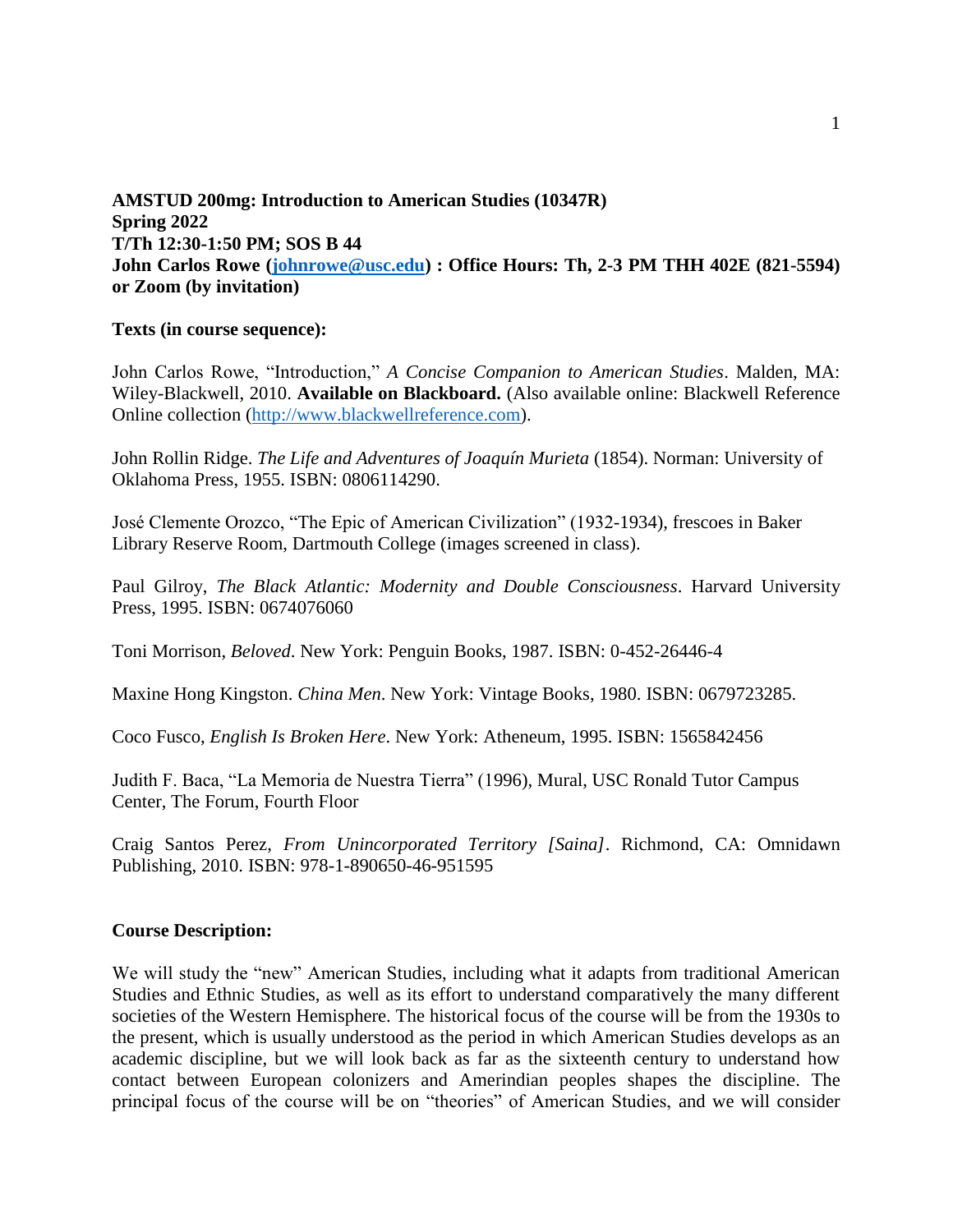several creative works as "new" histories and theories, including Toni Morrison's *Beloved* (1987), Maxine Hong Kingston's *China Men* (1980), and Judith Baca's mural, "La Memoria de Nuestra Tierra." The course will also involve some fieldwork outside the classroom, including visits (see below) to Baca's mural on the USC campus and to the California African American Museum in Exposition Park.

#### **Course Requirements:**

**Proposal for Term Essay:** In Week 5, you will submit a **"proposal"** for the term essay or project; the proposal describes your topic, proposes one or two historical or textual examples (which need not be limited to course assignments), and includes five titles of scholarly works (other than your examples) you think will be important to use in completing the essay or project. **Due: Week 5, Th, February 10**

**Term Essay:** An essay of 10-15 double-spaced pages, including notes and works cited. Ideas for the term essay will be distributed and discussed in **Week 3 (Th, 1/25)** of the semester (see Syllabus). In **Week 5 (Th, 2/10),** you will submit a proposal (as described above). In **Week 10 (T, 3/22)**, you will submit a **thesis** for the term essay, in which you do a basic draft of the **first 2- 3 pages** of the term essay. On **5/2 (M) by 5 PM**, you will submit the completed term essay by attachment to an email to: [johnrowe@usc.edu](mailto:johnrowe@usc.edu) .

**Midterm Exam:** In **Week 7 (Th., February 24)**, there will be a midterm examination in class. The examination will be essay format and cover all the materials studied through the end of Week 6 (see Syllabus). The exam will be open book, but not open notes. You may bring copies of the course textbooks. The exam will last one hour and fifteen minutes. You will be asked to answer one short (20 minutes) and one long (40 minutes) essay question, each chosen from several choices. The examination will be completed electronically and submitted to me [\(johnrowe@usc.edu\)](mailto:johnrowe@usc.edu) at the end of the examination period. No internet connection will be permitted during the exam.

**Fieldwork Reports:** Students will be asked to complete two brief reports (2 pages each) on their visits to two sites discussed in class: the California African American Museum and Judith Baca's mural, "La Memoria de Nuestra Tierra." You may make your visits at any time in the semester up to Week 14 (April 19 and 21), which is set aside without class meetings to enable you to make the site visits. In Week 15, we will discuss both sites. Your reports may also be submitted at any time during the semester, although both will benefit from class discussion. The last date for submitting your reports on your fieldwork will be F, 4/29, 5 PM, to [johnrowe@usc.edu](mailto:johnrowe@usc.edu)

**Final Exam:** The final examination will be a take-home examination. Questions will be distributed in the last day of class (**Th, April 26)** and due back by email attachment: [johnrowe@usc.edu](mailto:johnrowe@usc.edu) by **4 PM, May 11 (F).** You will be asked to write two essay questions, each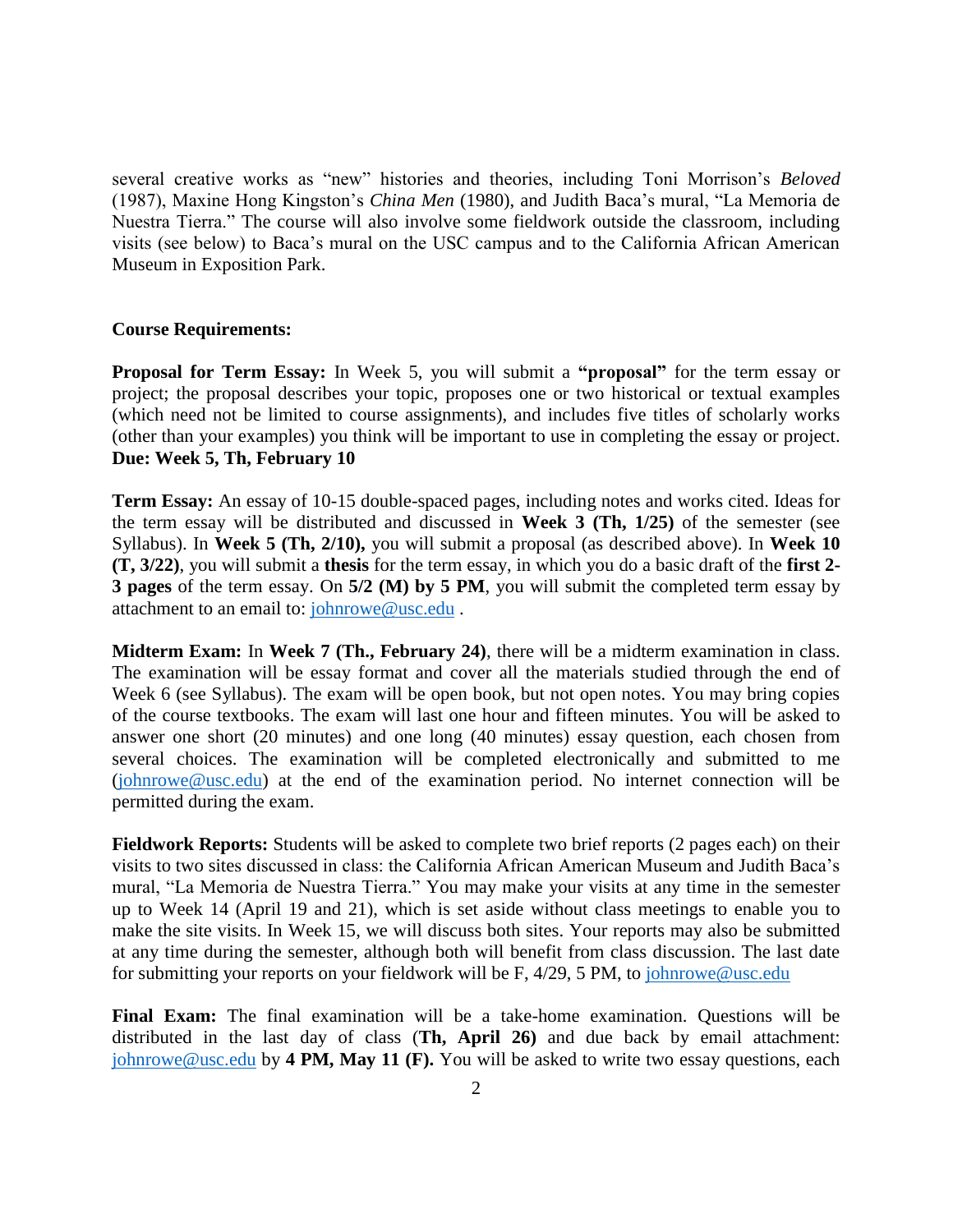answer approximately 3-4 pages long. Topics for the questions will be taken from the entire course, including your fieldwork.

# **Grading:**

| <b>Fieldwork Reports</b> | $20\%$ total (10 % each) of your final grade                                                                                   |
|--------------------------|--------------------------------------------------------------------------------------------------------------------------------|
| <b>Midterm Exam</b>      | 20 % of your final grade                                                                                                       |
| <b>Term Essay</b>        | 30 % of your final grade (grade includes proposal)                                                                             |
| <b>Final Exam</b>        | 30 % of your final grade                                                                                                       |
| <b>Thesis</b>            |                                                                                                                                |
| for Term Essay           | This item will not be graded. If you do not submit it on time,<br>then your grade on the term essay will be reduced by $5\%$ . |

**"INC" grades will be given only to students providing documented medical or family emergency.** 

# **Syllabus**

#### **Week 1: Introduction**

| 1/11 | <b>Introduction to the course:</b> requirements and syllabus. A brief discussion of the |
|------|-----------------------------------------------------------------------------------------|
|      | "Myth-and-Symbol School" of American Studies and the problem with                       |
|      | "American Exceptionalism."                                                              |
| 1/13 | <b>Read:</b> Rowe, "Introduction," A Concise Companion to American Studies (2010),      |
|      | pp. 1-16.                                                                               |

## **Week 2: California and the New American Studies: John Rollin Ridge**

**1/18 Read:** John Rollin Ridge, *Life and Adventures of Joaquín Murieta* (1854), about one third. **1/20 Read:** Ridge, another third.

## **Week 3: The New American Studies**

**1/25 Read:** Ridge, complete the novel. **1/27 Read:** Concluding discussion of Ridge. **Ideas for Term Essays Distributed in Class and Discussed.**

# **Week 4: Mexican Culture in the US: José Clemente Orozco**

**2/1 Screen in class:** José Clemente Orozco's fresco, "The Epic of American Civilization" in the Reserve Room, Baker Library, Dartmouth College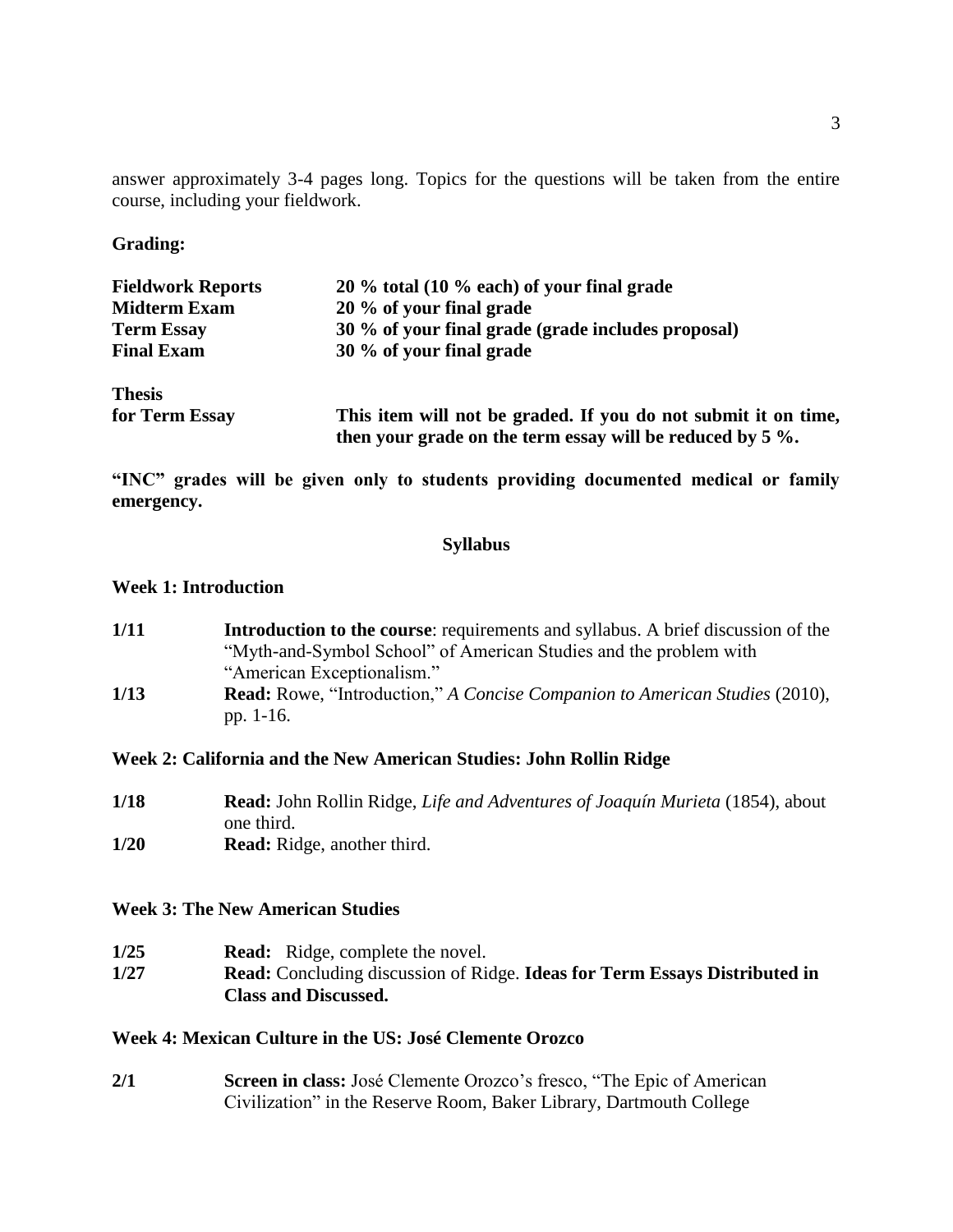| 2/3 | <b>Read:</b> José Martí's "Our America" (1891) (on Blackboard); <b>Discussion:</b> |
|-----|------------------------------------------------------------------------------------|
|     | Orozco's fresco and Martí's utopia.                                                |

### **Week 5: The Black Atlantic**

**2/8 Read:** Gilroy, *The Black Atlantic*, ch. 1 **2/10 Read:** Gilroy, *The Black Atlantic*, ch. 2 **Term Essay Proposal Due by Email [\(johnrowe@usc.edu\)](mailto:johnrowe@usc.edu) by 5 PM**

#### **Week 6: African American Diasporas**

| 2/15 | <b>Read:</b> Gilroy, ch. 3 |
|------|----------------------------|
| 2/17 | <b>Read:</b> Gilroy, ch. 6 |

# **Week 7: Midterm Exam**

| 2/22 | <b>Review for Midterm Examination.</b> |
|------|----------------------------------------|
| 2/24 | <b>Midterm Examination in Class.</b>   |

#### **Week 8: African American Migrations**

| 3/1 | <b>Read:</b> Toni Morrison, <i>Beloved</i> , pp. 1-63. |
|-----|--------------------------------------------------------|
| 3/3 | <b>Read:</b> <i>Beloved</i> , pp. 64-125.              |

# **Week 9: African American Migratons**

| 3/8  | <b>Read:</b> <i>Beloved</i> , pp. 126-165. |  |
|------|--------------------------------------------|--|
| 3/10 | <b>Read:</b> <i>Beloved</i> , pp. 166-276. |  |

## **3/13-3/20: Spring Recess**

#### **Week 10: Asian American Diasporas**

- **3/22 Read:** Maxine Hong Kingston, *China Men*, "On Discovery" through "The Ghostmate." **Term Essay Thesis Due by 5 PM to [johnrowe@usc.edu](mailto:johnrowe@usc.edu) .**
- **3/24 Read:** *China Men*, "The Great Grandfather of the Sandalwood Mountains" through "The Laws"